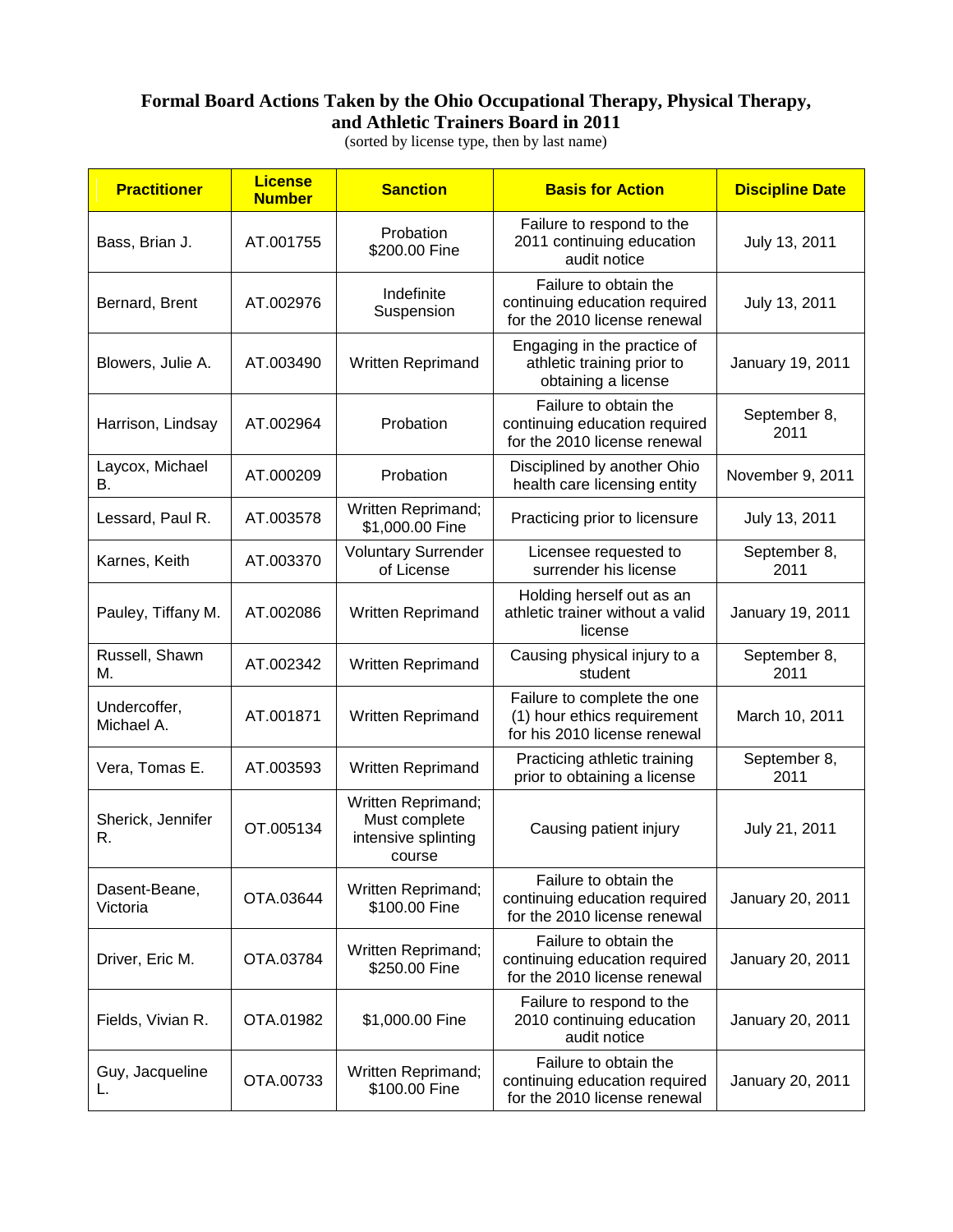| <b>Practitioner</b>         | <b>License</b><br><b>Number</b> | <b>Sanction</b>                                       | <b>Basis for Action</b>                                                                                                           | <b>Discipline Date</b> |
|-----------------------------|---------------------------------|-------------------------------------------------------|-----------------------------------------------------------------------------------------------------------------------------------|------------------------|
| Hansel, Erik G.             | OTA.01249                       | Written Reprimand;<br>\$1,000.00 Fine                 | Failure to obtain the<br>continuing education required<br>for the 2010 license renewal                                            | January 20, 2011       |
| Laughner, Robert<br>D.      | OTA.01356                       | Written Reprimand;<br>\$500.00 Fine                   | Failure to obtain the<br>continuing education required<br>for the 2010 license renewal                                            | January 20, 2011       |
| McCarthy, Allison           | OTA.03883                       | Written Reprimand;<br>\$250.00 Fine                   | Failure to obtain the<br>continuing education required<br>for the 2010 license renewal                                            | January 20, 2011       |
| Miller, Jody M.             | OTA.02843                       | Written Reprimand;<br>\$500.00 Fine                   | Failure to obtain the<br>continuing education required<br>for the 2010 license renewal                                            | March 10, 2011         |
| Miller, Melissa L.          | OTA.02921                       | Written Reprimand;<br>\$100.00 Fine                   | Failure to obtain the<br>continuing education required<br>for the 2010 license renewal                                            | January 20, 2011       |
| Pennell, Marlyne            | OTA.00368                       | Revocation                                            | Failure to possess the<br>minimal standards of care<br>required by licensees                                                      | July 21, 2011          |
| Root, Patrice F.            | OTA.03739                       | Written Reprimand;<br>\$100.00 Fine                   | Failure to obtain the<br>continuing education required<br>for the 2010 license renewal                                            | January 20, 2011       |
| Schwake, Gail A.            | OTA.01625                       | Voluntary<br>Surrender;<br>Simultaneous<br>Revocation | Failure to obtain the<br>continuing education required<br>for the 2010 license renewal                                            | January 20, 2011       |
| Stefango, Jan L.            | OTA.02237                       | Written Reprimand;<br>\$250.00 Fine                   | Failure to obtain the<br>continuing education required<br>for the 2010 license renewal                                            | January 20, 2011       |
| Swartzmiller,<br>Sally E.   | OTA.01678                       | Written Reprimand;<br>\$250.00 Fine                   | Failure to obtain the<br>continuing education required<br>for the 2010 license renewal                                            | January 20, 2011       |
| Traugott,<br>Stephanie D.   | OTA.03823                       | Revocation                                            | Failure to respond to the<br>2010 continuing education<br>audit notice                                                            | May 6, 2011            |
| Troquille, Linda<br>М.      | OTA.03069                       | Written Reprimand;<br>\$500.00 Fine                   | Failure to obtain the<br>continuing education required<br>for the 2010 license renewal                                            | January 20, 2011       |
| VanMatre, Tiffany<br>R.     | OTA.03776                       | Written Reprimand;<br>\$250.00 Fine                   | Failure to obtain the<br>continuing education required<br>for the 2010 license renewal                                            | March 10, 2011         |
| Williamson,<br>Charlotte S. | OTA.03348                       | Revocation                                            | Failure to respond to the<br>2010 continuing education<br>audit notice                                                            | May 6, 2011            |
| Meiners, Melissa<br>F.      | PT.011127                       | Written Reprimand                                     | Delegating portions of a<br>physical therapy initial<br>evaluation to an individual<br>functioning as other licensed<br>personnel | July 14, 2011          |
| Pokorny, Milan              | PT.002740                       | \$1,500.00 Fine                                       | Failure to respond to the<br>2010 continuing education                                                                            | January 13, 2011       |